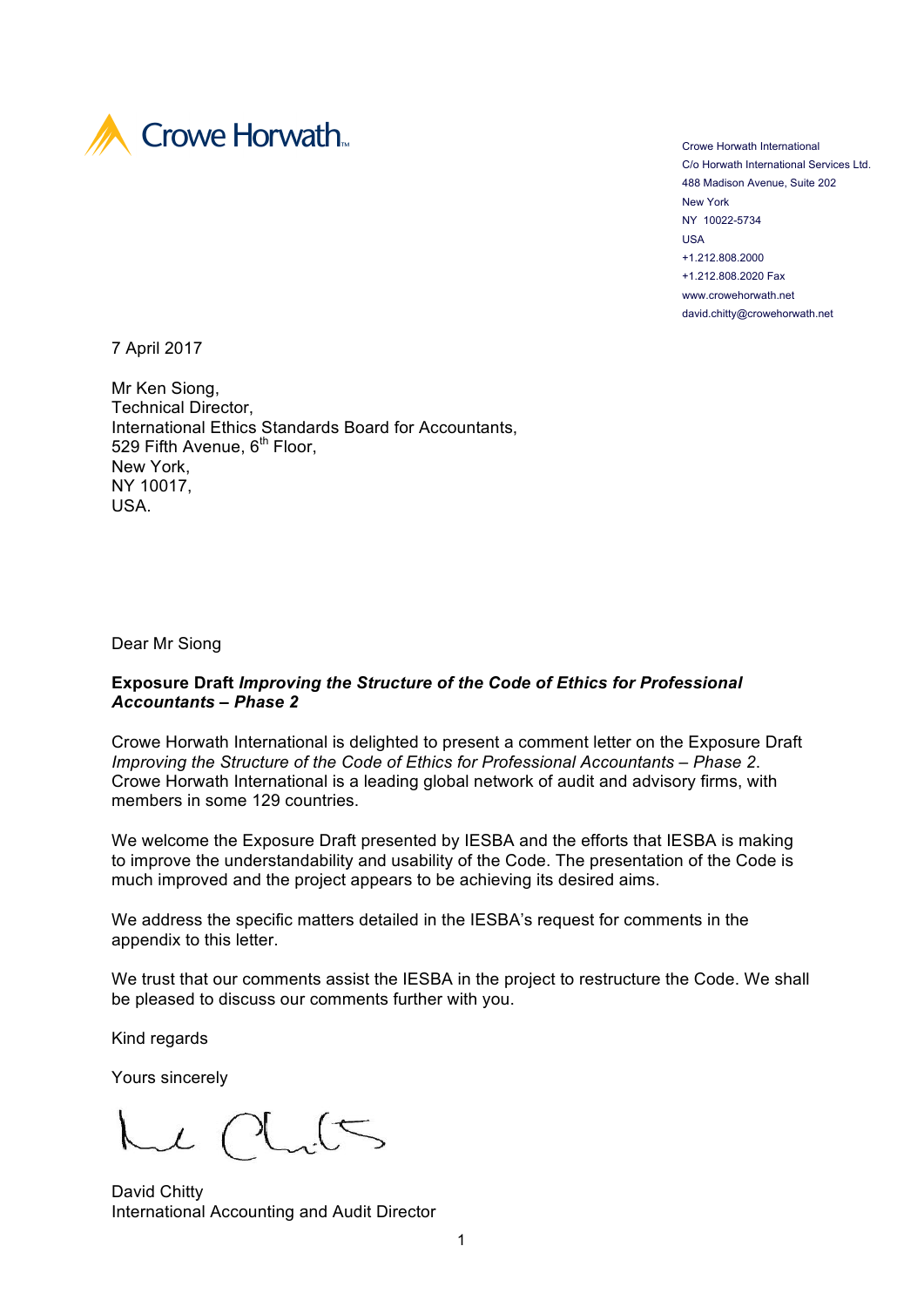## **Appendix – Response to Request for Specific Comments** *Improving the Structure of the Code of Ethics for Professional Accountants— Phase 2*

| Question                                                                                                                                                                                                                                                                                                                                                                                                                                                                                                                                                                                         | <b>Response</b>                                                                                                                                                                                                                                                                                                                                                                                                                   |
|--------------------------------------------------------------------------------------------------------------------------------------------------------------------------------------------------------------------------------------------------------------------------------------------------------------------------------------------------------------------------------------------------------------------------------------------------------------------------------------------------------------------------------------------------------------------------------------------------|-----------------------------------------------------------------------------------------------------------------------------------------------------------------------------------------------------------------------------------------------------------------------------------------------------------------------------------------------------------------------------------------------------------------------------------|
| Structure of the Code Phase 2                                                                                                                                                                                                                                                                                                                                                                                                                                                                                                                                                                    |                                                                                                                                                                                                                                                                                                                                                                                                                                   |
| 1. Do you believe that the proposals in this<br>ED have resulted in any unintended changes<br>in meaning of:                                                                                                                                                                                                                                                                                                                                                                                                                                                                                     | We do not consider that the proposals have<br>resulted in any unintended changes in the<br>meanings of the specified items.                                                                                                                                                                                                                                                                                                       |
| The provisions for Part C of the<br>Extant Code, as revised in the close-<br>off document for Part C Phase 1 (see<br>Sections 200-270 in Chapter 1)?<br>The NOCLAR provisions (see<br>$\bullet$<br>Sections 260 and 360 in Chapter 2)?<br>The revised provisions regarding<br>$\bullet$<br>long association (see Sections 540<br>and 940 in Chapter 3)?<br>The provisions addressing restricted<br>$\bullet$<br>use reports in the extant Code (see<br>Section 800 in Chapter 4)?<br>The provisions relating to<br>independence for other assurance<br>engagements (Part 4B in Chapter<br>$5)$ ? |                                                                                                                                                                                                                                                                                                                                                                                                                                   |
| If so, please explain why and suggest<br>alternative wording.                                                                                                                                                                                                                                                                                                                                                                                                                                                                                                                                    |                                                                                                                                                                                                                                                                                                                                                                                                                                   |
| 2. Do you believe that the proposals are<br>consistent with the key elements of the<br>restructuring as described in Section III of<br>this Explanatory Memorandum?                                                                                                                                                                                                                                                                                                                                                                                                                              | The proposals are consistent with the key<br>elements of the restructuring.<br>We particularly welcome the clearer<br>distinction of requirements as "R" and<br>application material as "A". This will help with<br>the understanding and application of the<br>Code.                                                                                                                                                             |
| Conforming Amendments Arising from the<br>Safeguards Project                                                                                                                                                                                                                                                                                                                                                                                                                                                                                                                                     |                                                                                                                                                                                                                                                                                                                                                                                                                                   |
| 3. Respondents are asked for any comments<br>on the conforming amendments arising from<br>the Safeguards project.                                                                                                                                                                                                                                                                                                                                                                                                                                                                                | We have no comments about the conforming<br>amendments.                                                                                                                                                                                                                                                                                                                                                                           |
| <b>Effective Date</b>                                                                                                                                                                                                                                                                                                                                                                                                                                                                                                                                                                            |                                                                                                                                                                                                                                                                                                                                                                                                                                   |
| 4. Do you agree with the proposed effective<br>dates for the restructured Code? If not,<br>please explain why not.                                                                                                                                                                                                                                                                                                                                                                                                                                                                               | We agree with the proposed effective dates.<br>We note that different components of the<br>restructured Code have different effective<br>dates. Whilst it would be desirable for all<br>components to have a single effective date<br>this is clearly not feasible because of the<br>nature of the components. It is therefore very<br>important that IESBA clearly communicates<br>the different effective dates. In particular, |